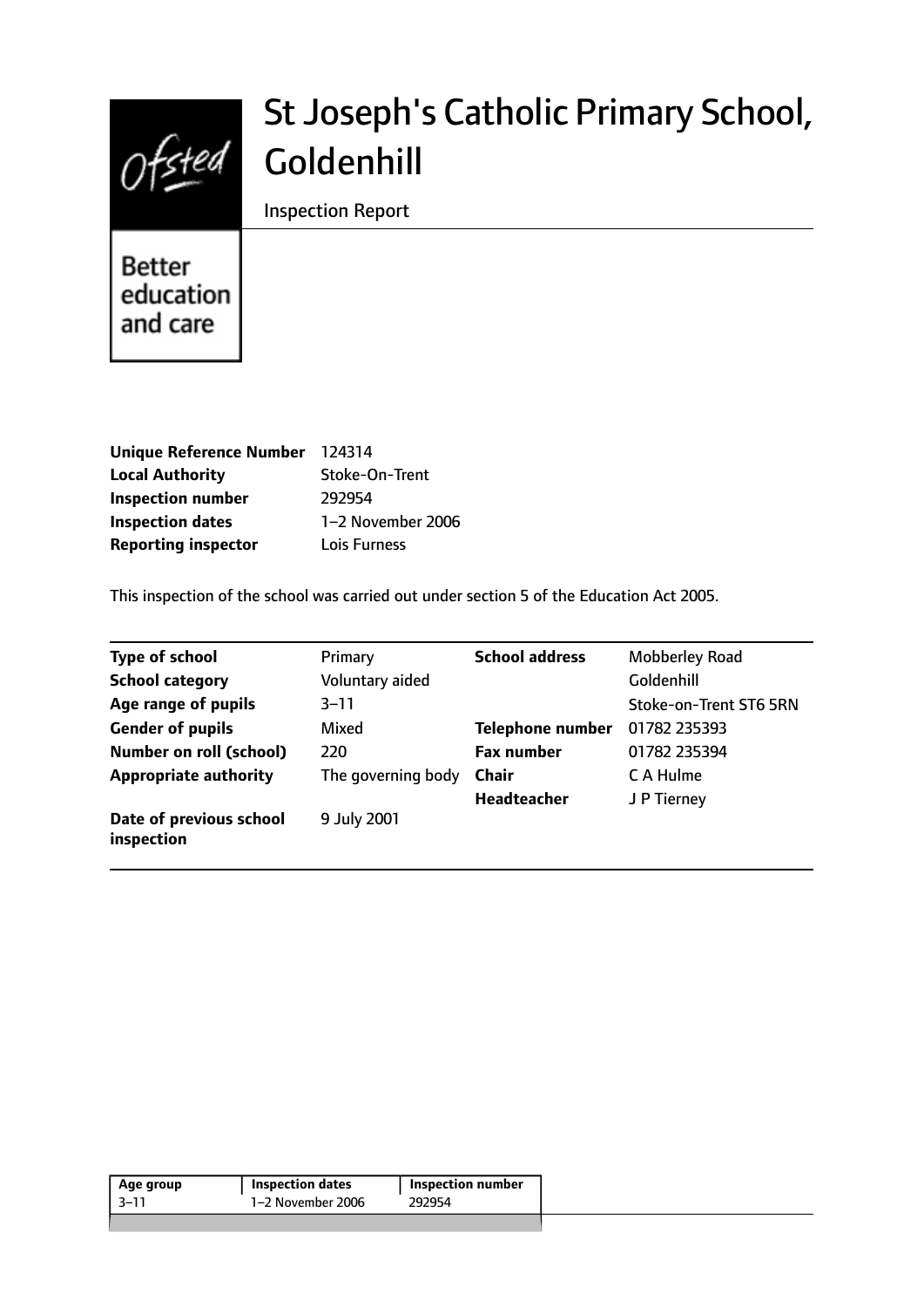© Crown copyright 2006

Website: www.ofsted.gov.uk

This document may be reproduced in whole or in part for non-commercial educational purposes, provided that the information quoted is reproduced without adaptation and the source and date of publication are stated.

Further copies of this report are obtainable from the school. Under the Education Act 2005, the school must provide a copy of this report free of charge to certain categories of people. A charge not exceeding the full cost of reproduction may be made for any other copies supplied.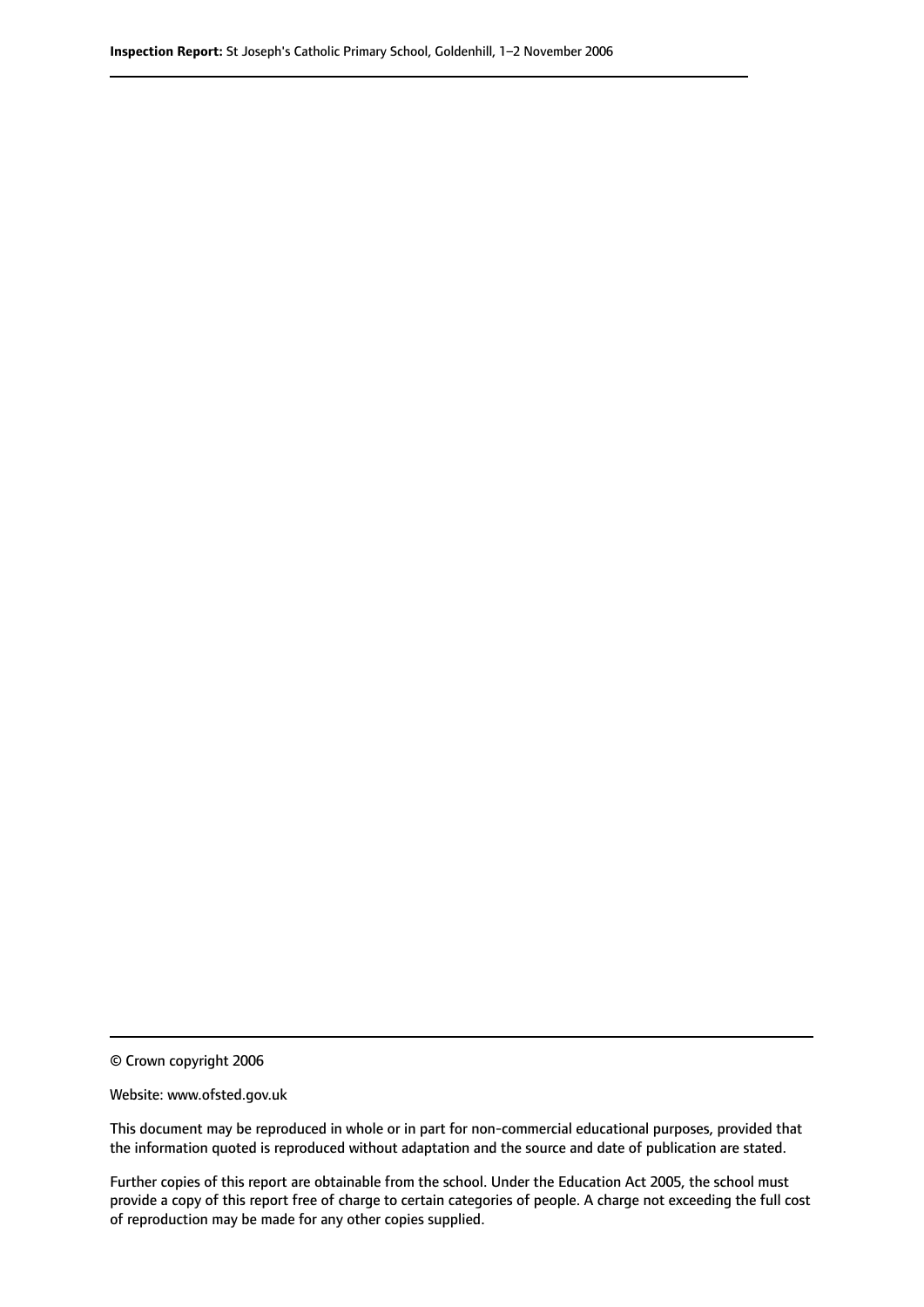# **Introduction**

The inspection was carried out by two Additional Inspectors.

## **Description of the school**

This above average-sized school serves an area of varying social and economic backgrounds. A below average number of pupils have learning difficulties and disabilities. Most pupils come from a White British background and there are a small proportion of pupils from Traveller communities. The school offers a before and after school club.

## **Key for inspection grades**

| Grade 1 | Outstanding  |
|---------|--------------|
| Grade 2 | Good         |
| Grade 3 | Satisfactory |
| Grade 4 | Inadequate   |
|         |              |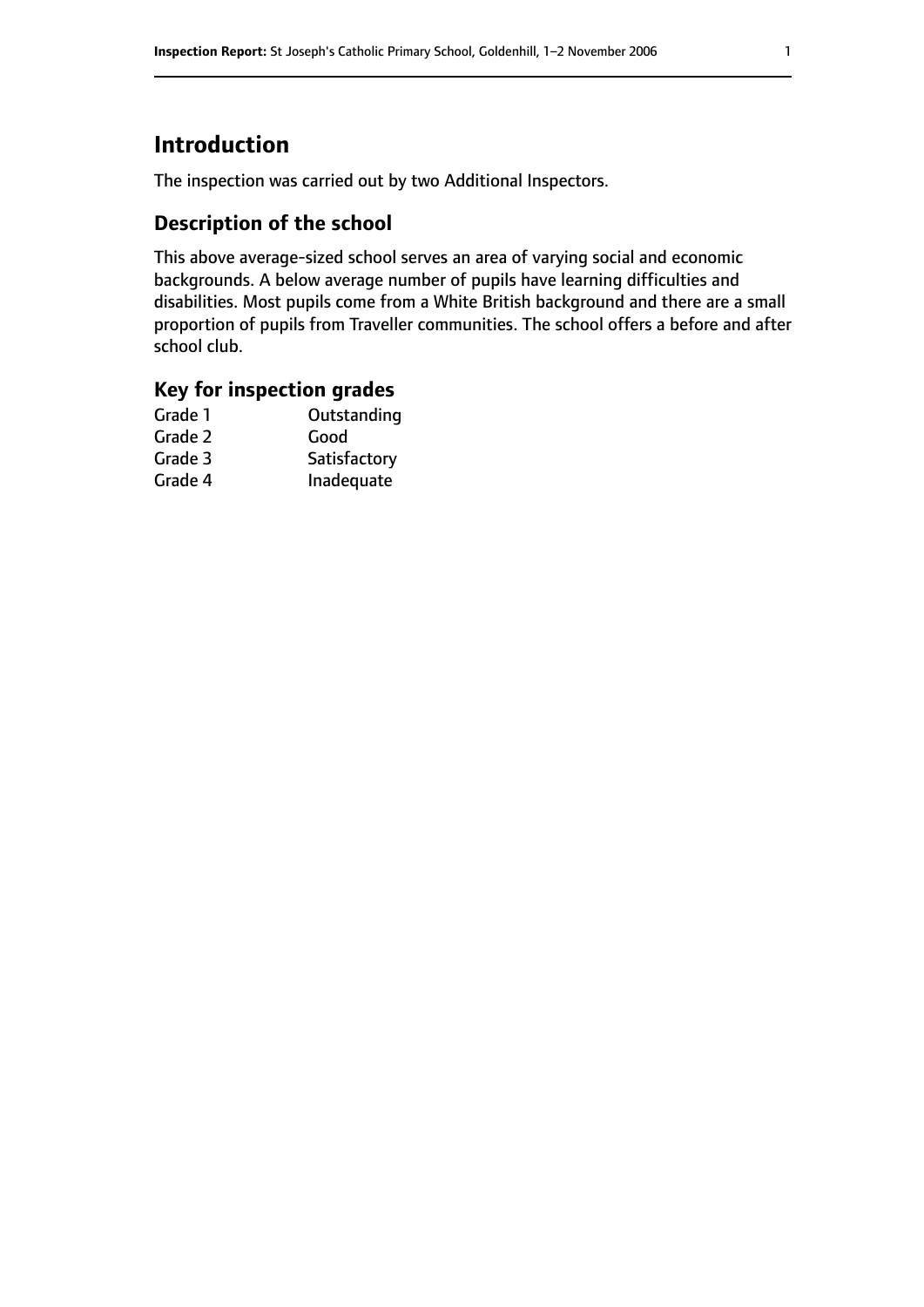# **Overall effectiveness of the school**

#### **Grade: 2**

Thisis a good school, a view endorsed by parents, one saying, 'We are more than happy with the education our children receive at St Joseph's'. There is a warm and welcoming atmosphere and staff work hard to provide a good level of care, guidance and support for pupils. This generates an enthusiasm for learning and pupils who really enjoy school. Pupils like their teachers and appreciate the way they help them to understand what they must do by setting targets, and explaining things clearly, so that they achieve them. Pupils' personal development and well-being are good. Their behaviour is good. They get on very well with each other and show concern for any pupil who is unhappy on the playground. They know the importance of healthy lifestyles, how to keep themselves safe and are pleased their views are taken into account through the work of the school council. Spiritual, moral and social development is very good and although cultural development is good, pupils do not have a thorough understanding of the multicultural world in which they live. The curriculum is good and broadens pupils' experiences well. Pupils enjoy taking part in all the extra clubs and the before and after school club provides parents and pupils with a valuable service. By Year 6, pupils attain standards that are average in English and mathematics and above average in science. This shows good achievement from when children first start at school. Younger children get off to a flying start in the Nursery. The exciting curriculum and good teaching enable them to make rapid progress from a below average starting point. In the past this rapid progress was not maintained, and progress slowed in Reception and Years 1 and 2. School leadership took firm action, changes were made and progress in these years is now satisfactory, although there is still some way to go to ensure achievement matches the best elsewhere in school.

The overall quality of teaching and learning is good. However, in the classes where achievement is satisfactory, teachers do not always set tasks which demand enough of the more able pupils and the pace of lessons is sometimes too slow. Pupils with learning difficulties and disabilities and those who are vulnerable, make good progress because of the effective support that they receive. One parent says, 'As a mum of a child with very special needs, the school has been fantastic!'.

Leadership and management are good. The headteacher and senior managers work well together and have an accurate view of strengths and areas for development. They take action quickly when weaknesses are identified. Teaching and learning are checked regularly and the leadership knows that if provision is to continue to improve, then teachers must be given clearer information about the strengths of their teaching and how to make their teaching better. There have been a number of improvements since the last inspection, most notably in the Nursery and in the use of assessment information. Taking into account this good track record and the teamwork evident in the school, the capacity for further improvement is good

#### **What the school should do to improve further**

• In Reception and Years 1 and 2 improve the pace of lessons and raise teachers' expectations of what pupils are able to do, particularly the more able.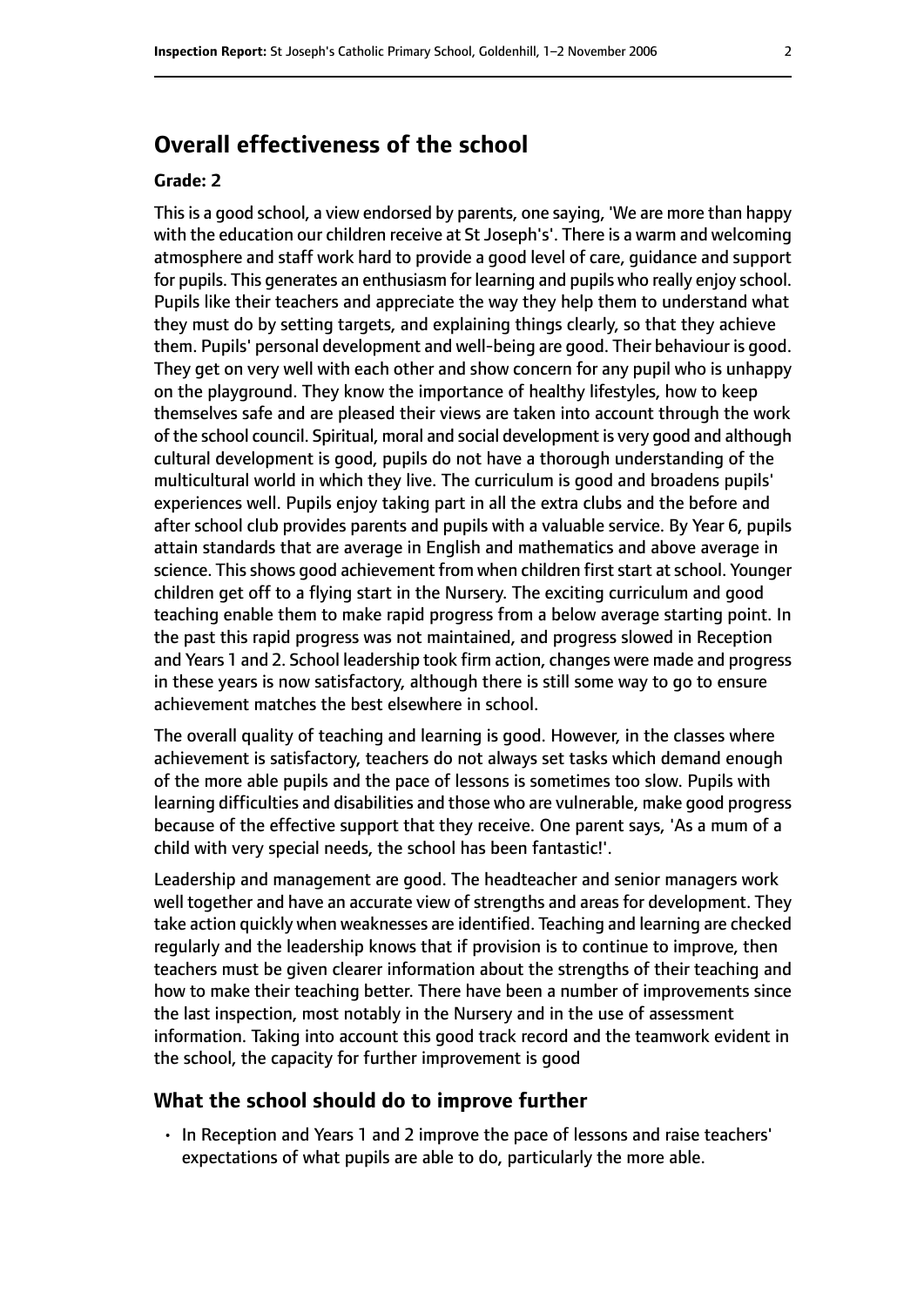- Provide teachers with clearer information about the good aspects of their teaching and how they can make it better.
- Increase pupils' awareness of the multicultural world in which they live.

# **Achievement and standards**

#### **Grade: 2**

Children enter the Foundation Stage in the Nursery with skills below those expected particularly in their use of language. By the time they reach Year 6, pupils attain broadly average standards in English and mathematics and above average standards in science. This shows good achievement from when they first start at school. However, progress throughout the school is uneven and pupils make the best progress in Nursery and Years 3 to 6 because of good and outstanding teaching. Standards are broadly average by the end of Year 2, and achievement is satisfactory. However, in the past pupils have not achieved as well as they should because of low teacher expectations and this has affected standards by the end of Year 6. More able pupils have not achieved well enough in English and mathematics but as a result of actions taken this year more pupils have attained the higher level in these subjects than have done so in the past. Pupils with learning difficulties and disabilities make good progress because of effective support.

## **Personal development and well-being**

## **Grade: 2**

Pupils are proud of their school and have very good attitudes towards learning. 'Our lessons are smashing!' said one Year 6 pupil. This very positive attitude is evident in the way pupils answer questions eagerly and approach their work with enthusiasm. Behaviour is good and pupils attend school regularly. They take a pride in their work and welcome the chances they have to influence what is happening in the school. Their very good spiritual, moral and social development is a tribute to the school's strong Catholic ethos. Cultural development in terms of art, dance and music is good but pupils do not have a thorough understanding of the multicultural world in which they live. Pupils know how to lead healthy lifestyles and how to keep themselves safe. They make good food choices at lunchtime when they are offered a very good range of healthy options. Pupils are involved well in their local community and enthusiastically raise money for local, national and international charities. Pupils acquire the skills necessary to equip them well for the future.

# **Quality of provision**

## **Teaching and learning**

## **Grade: 2**

Good teaching enables pupils to learn well and reach average standards by Year 6. Adults in the Nursery have a clear understanding of how young children learn. They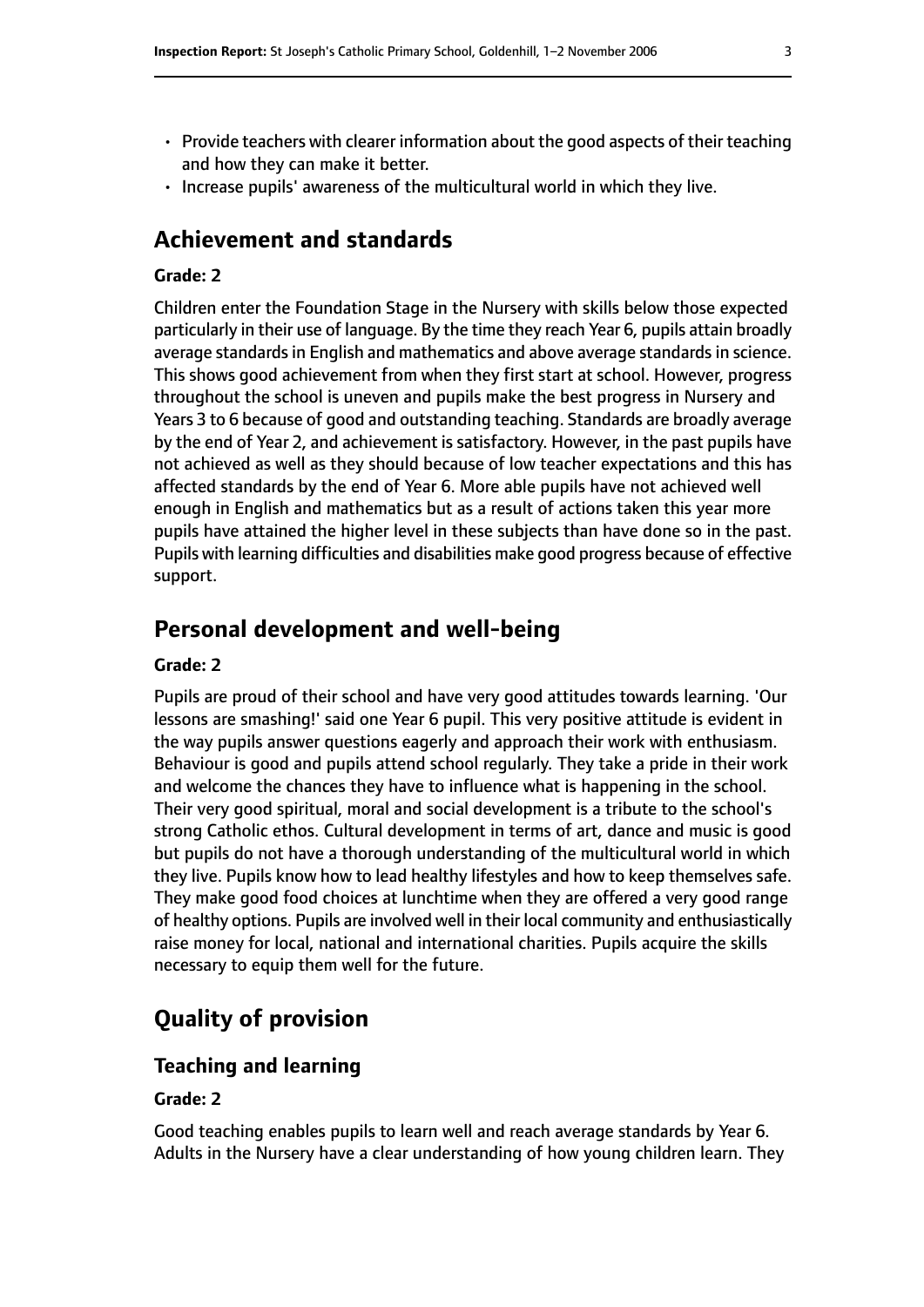talk to and question them constantly and urge them to make the most of new experiences, so they make good progress. In Years 3 to 6 teachers use assessment information well to challenge pupils to do their best. Many pupils say how much they enjoy work because teachers 'make it fun but it's hard too!'. Pupils answer questions enthusiastically and are keen to finish activities once started. In other year groups, the pace in lessons is sometimes too slow and tasks set do not demand enough of pupils, particularly of the more able. Throughout the school, teachers consistently enhance pupils'self-esteem by establishing very good relationships and through regular praise and encouragement.

## **Curriculum and other activities**

## **Grade: 2**

The curriculum is broad and balanced with good emphasis on creativity as shown by the silver Artsmark award. Pupils with learning difficulties and disabilities are provided for well and now there is an increasing focus on how more able pupils may be challenged to reach higher standards. Initiatives such as the 'Challenge Chasers' club which challenges them to solve problems such as making vehicles or rockets are proving effective. Provision for pupils' personal, social and health education is good ensuring pupils' knowledge of potential hazards outside of school and the importance of trusting relationships. The curriculum is enriched well by a wide range of visits, visitors and after school activities. Good links with other organisations including the Church and other local schools help to improve pupils' experiences.

## **Care, guidance and support**

## **Grade: 2**

Staff work successfully to ensure that pupils feel highly valued and safe. Pupils say they are confident that there is someone they can turn to for support. Good arrangements are in place for keeping pupils safe, and health and safety procedures are rigorous. The systems for academic monitoring and support for learning are thorough and rigorous, but do not allow pupils' progress to be checked quickly. However, pupils are given good guidance about how to improve the level of their work and are helped well to achieve their targets. Pupils from Traveller communities who arrive at different times receive good help to settle them into school and to assess their needs. This underpins their subsequent good progress both academically and socially. The provision for pupils with learning difficulties and disabilities is managed well, and their individual education plans are of good quality.

## **Leadership and management**

## **Grade: 2**

Leadership and management are good. The headteacher and leadership team work well together and know clearly what to do to improve provision and pupils' achievement. Governors are very supportive and, knowing the need to be more involved in the school's work, have taken good steps to improve their knowledge of strengths and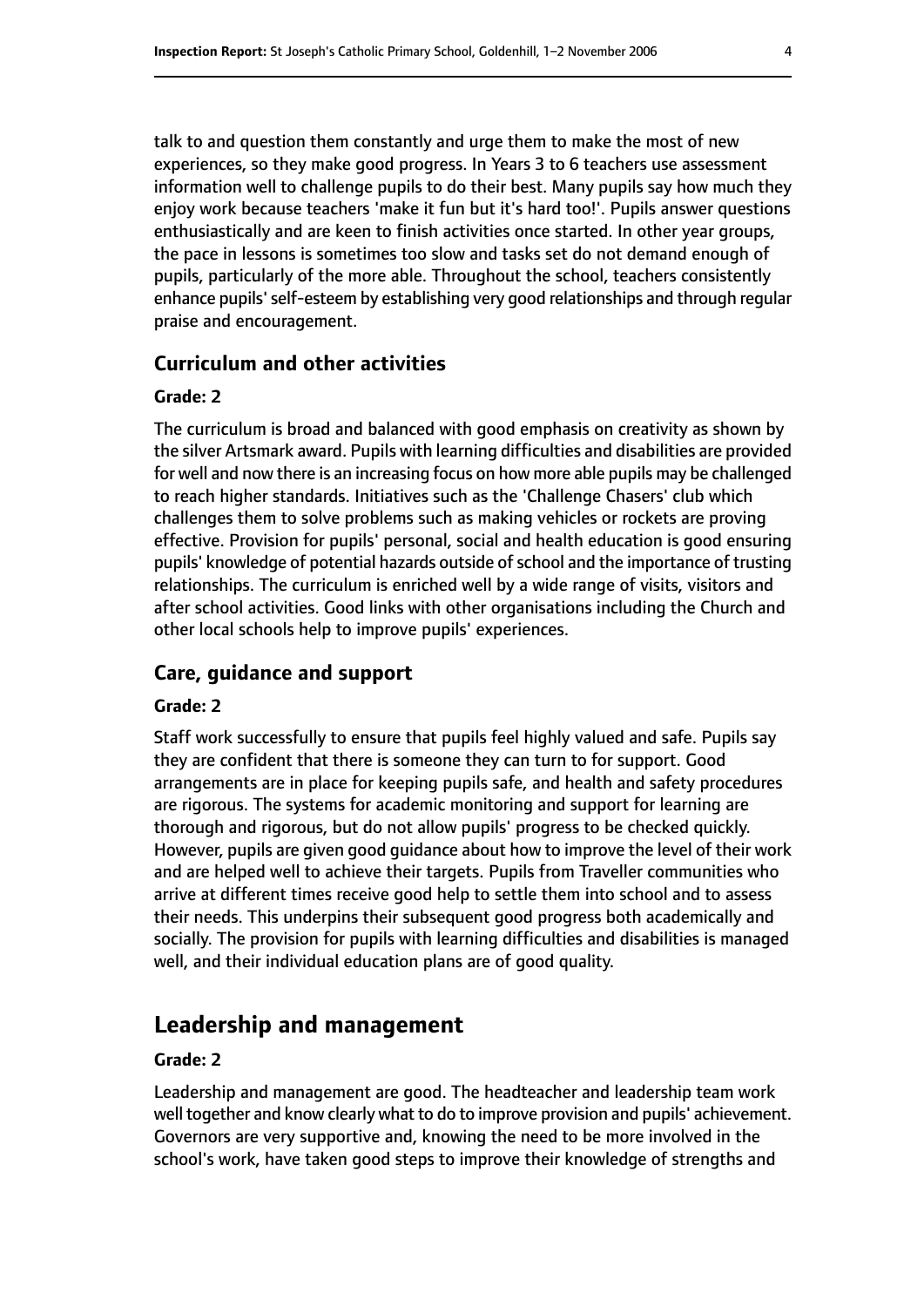areas for development. Evaluation is thorough and good actions are in place to remove identified weaknesses. For example, initiatives to improve the proportion of pupils attaining Level 5 by Year 6 have been successful. The school is working successfully to extend the very good start the children make in the Nursery into Reception and Years 1 and 2, but changes are recent and there is further work to be done. Regular checking of the quality of teaching takes place. However, the leadership team knows the information provided to teachers about the strengths of their work and how they should improve has not been sufficiently precise in the past. Parents speak highly of what the headteacher and leadership team have achieved and they fully support the school's work. Pupils also are pleased with what the school offers. They say, 'It is good to learn in this school'.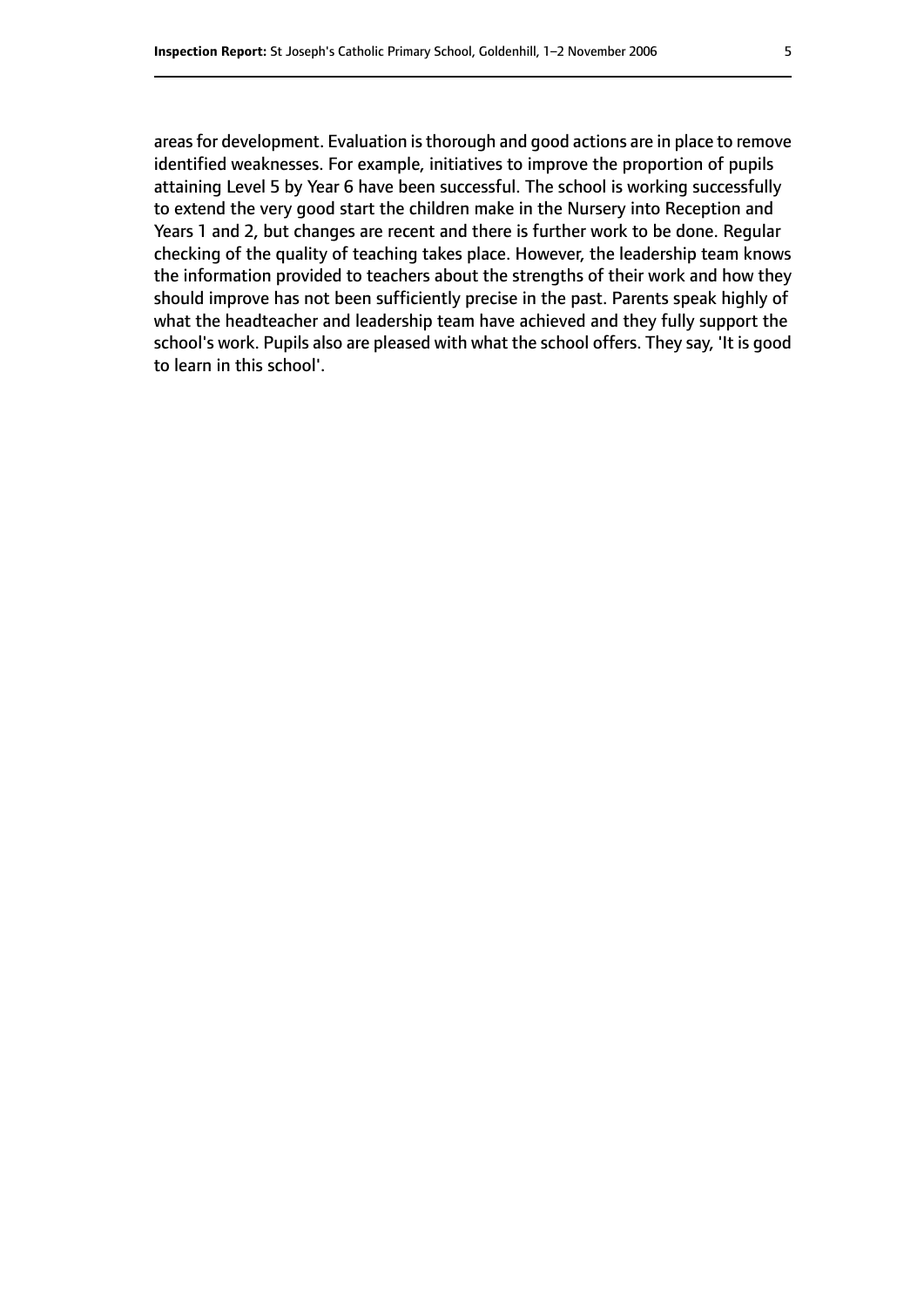**Any complaints about the inspection or the report should be made following the procedures set out inthe guidance 'Complaints about school inspection', whichis available from Ofsted's website: www.ofsted.gov.uk.**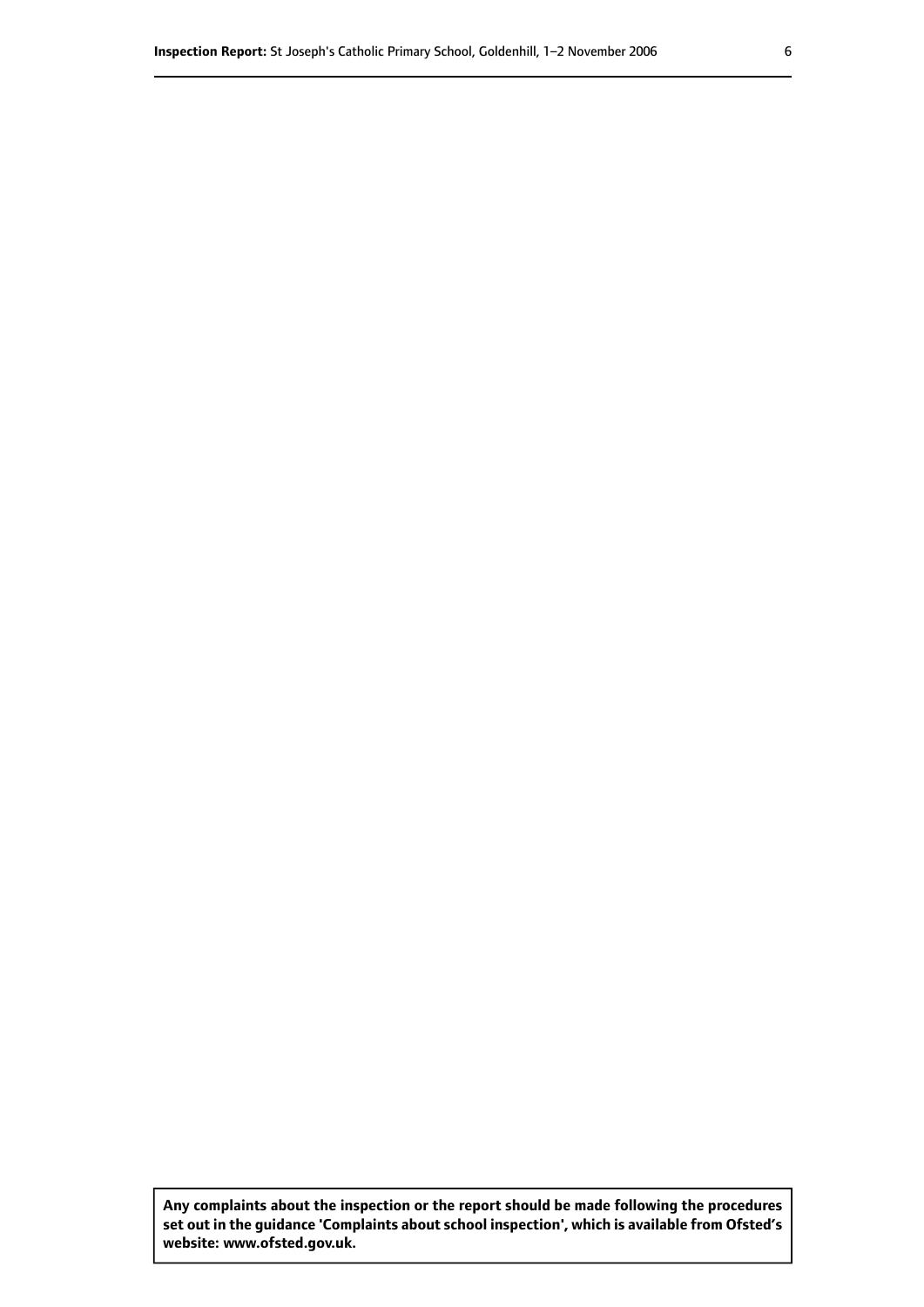# **Inspection judgements**

| Key to judgements: grade 1 is outstanding, grade 2 good, grade 3 satisfactory, and grade 4 | School         |
|--------------------------------------------------------------------------------------------|----------------|
| inadeauate                                                                                 | <b>Overall</b> |

## **Overall effectiveness**

| How effective, efficient and inclusive is the provision of education, integrated<br>care and any extended services in meeting the needs of learners? |     |
|------------------------------------------------------------------------------------------------------------------------------------------------------|-----|
| How well does the school work in partnership with others to promote learners'<br>well-being?                                                         |     |
| The quality and standards in the Foundation Stage                                                                                                    |     |
| The effectiveness of the school's self-evaluation                                                                                                    |     |
| The capacity to make any necessary improvements                                                                                                      |     |
| Effective steps have been taken to promote improvement since the last<br>inspection                                                                  | Yes |

## **Achievement and standards**

| How well do learners achieve?                                                                               |  |
|-------------------------------------------------------------------------------------------------------------|--|
| The standards <sup>1</sup> reached by learners                                                              |  |
| How well learners make progress, taking account of any significant variations between<br>groups of learners |  |
| How well learners with learning difficulties and disabilities make progress                                 |  |

## **Personal development and well-being**

| How good is the overall personal development and well-being of the<br>learners?                                  |  |
|------------------------------------------------------------------------------------------------------------------|--|
| The extent of learners' spiritual, moral, social and cultural development                                        |  |
| The behaviour of learners                                                                                        |  |
| The attendance of learners                                                                                       |  |
| How well learners enjoy their education                                                                          |  |
| The extent to which learners adopt safe practices                                                                |  |
| The extent to which learners adopt healthy lifestyles                                                            |  |
| The extent to which learners make a positive contribution to the community                                       |  |
| How well learners develop workplace and other skills that will contribute to<br>their future economic well-being |  |

## **The quality of provision**

| How effective are teaching and learning in meeting the full range of the<br>learners' needs?          |  |
|-------------------------------------------------------------------------------------------------------|--|
| How well do the curriculum and other activities meet the range of needs<br>and interests of learners? |  |
| How well are learners cared for, guided and supported?                                                |  |

 $^1$  Grade 1 - Exceptionally and consistently high; Grade 2 - Generally above average with none significantly below average; Grade 3 - Broadly average to below average; Grade 4 - Exceptionally low.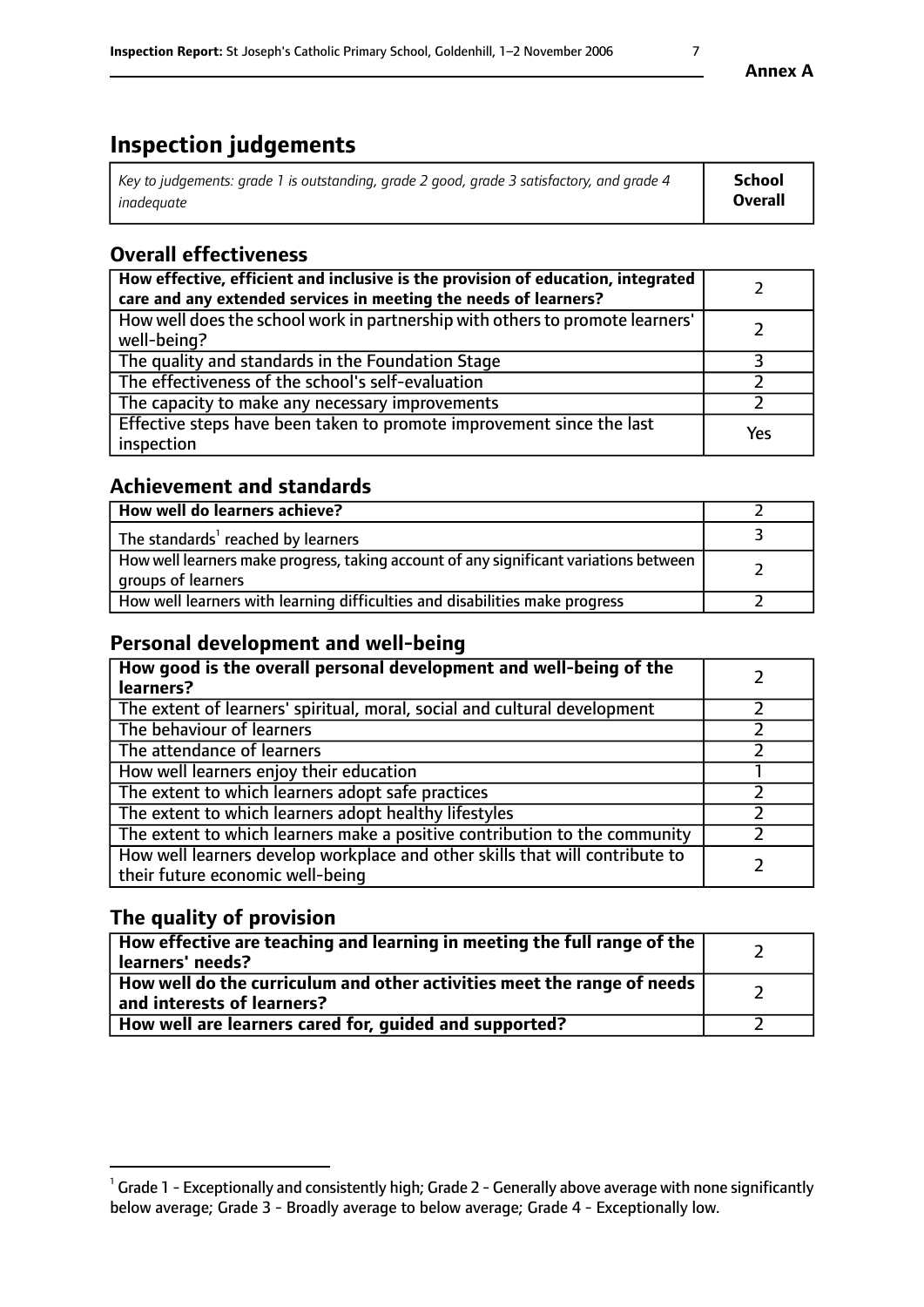# **Leadership and management**

| How effective are leadership and management in raising achievement<br>and supporting all learners?                                              |               |
|-------------------------------------------------------------------------------------------------------------------------------------------------|---------------|
| How effectively leaders and managers at all levels set clear direction leading<br>to improvement and promote high quality of care and education |               |
| How effectively performance is monitored, evaluated and improved to meet<br>challenging targets                                                 |               |
| How well equality of opportunity is promoted and discrimination tackled so<br>that all learners achieve as well as they can                     |               |
| How effectively and efficiently resources, including staff, are deployed to<br>achieve value for money                                          | $\mathcal{P}$ |
| The extent to which governors and other supervisory boards discharge their<br>responsibilities                                                  | 3             |
| Do procedures for safequarding learners meet current government<br>requirements?                                                                | Yes           |
| Does this school require special measures?                                                                                                      | No            |
| Does this school require a notice to improve?                                                                                                   | <b>No</b>     |